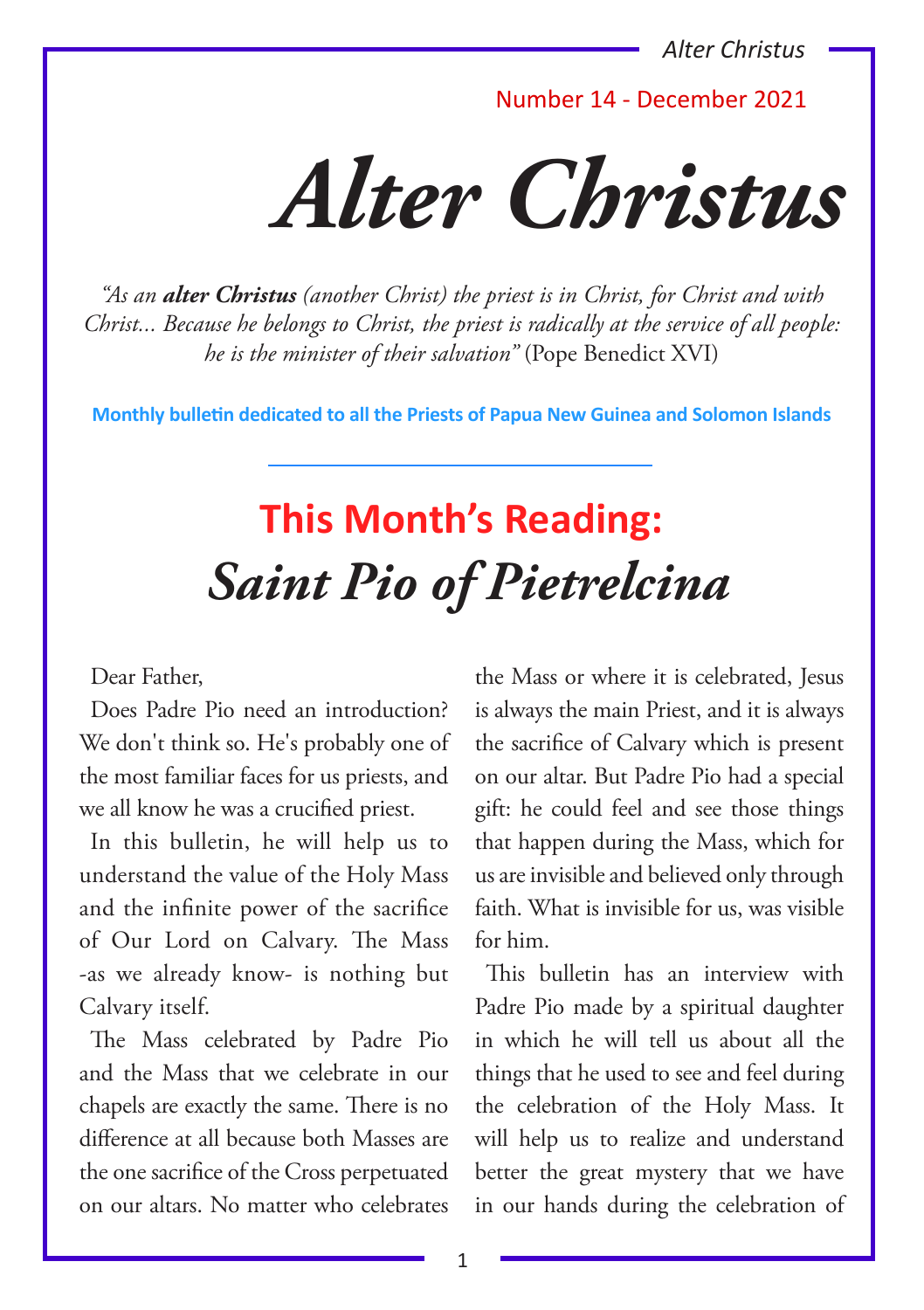the Mass. "A Mass! Ask an angel what a Mass is and he will answer: I understand what it is and why it is celebrated, but I cannot understand all the value it has. One angel, one thousand angels, all of Paradise thinks the same. And you, you who receive the benefits from it, you do not want to meditate on it? When

you go to Mass - continues Padre Pio - concentrate to the maximum on the great mystery being celebrated in your presence: The redemption of your soul and the reconciliation with God."

> Fr. Tomás Ravaioli, IVE *LCI Director*

# **Author: Padre Pio**

Padre Pio (Francesco Forgione) was born in the town of Pietrelcina, Italy, on May 25, 1887. When Francesco was fifteen years old, he was admitted to the novitiate of the Capuchin Order of the Friars Minor in Morcone, Italy. On August 10, 1910, at the age of twenty-three, Padre Pio was ordained to the priesthood. The celebration of the Holy Mass was for Padre Pio, the center of his spirituality. Everything about him spoke of how intensely he was living the Passion of Christ.

Padre Pio is understood above all else as a man of prayer. His prayers were usually very simple. He loved to pray the Rosary and recommended it to others. To someone who asked him what legacy he wished to leave to his spiritual children, his brief



reply was, "My child, the Rosary." The marks of the stigmata, the wounds of Christ, appeared on Padre Pio's body, on Friday, September 20, 1918, while he was praying before a crucifix and making his thanksgiving after Mass. He was thirty-one years old and became the first stigmatized priest in the history of the Church. With resignation and serenity, he bore the painful wounds in his hands, feet, and side for fifty years.

In addition, God endowed Padre Pio with many extraordinary spiritual gifts and charisms

He died on September 23, 1968, at the age of eighty-one. He died as he had lived: with his Rosary in his hands.

Pope John Paul II canonized Padre Pio on June 16, 2002.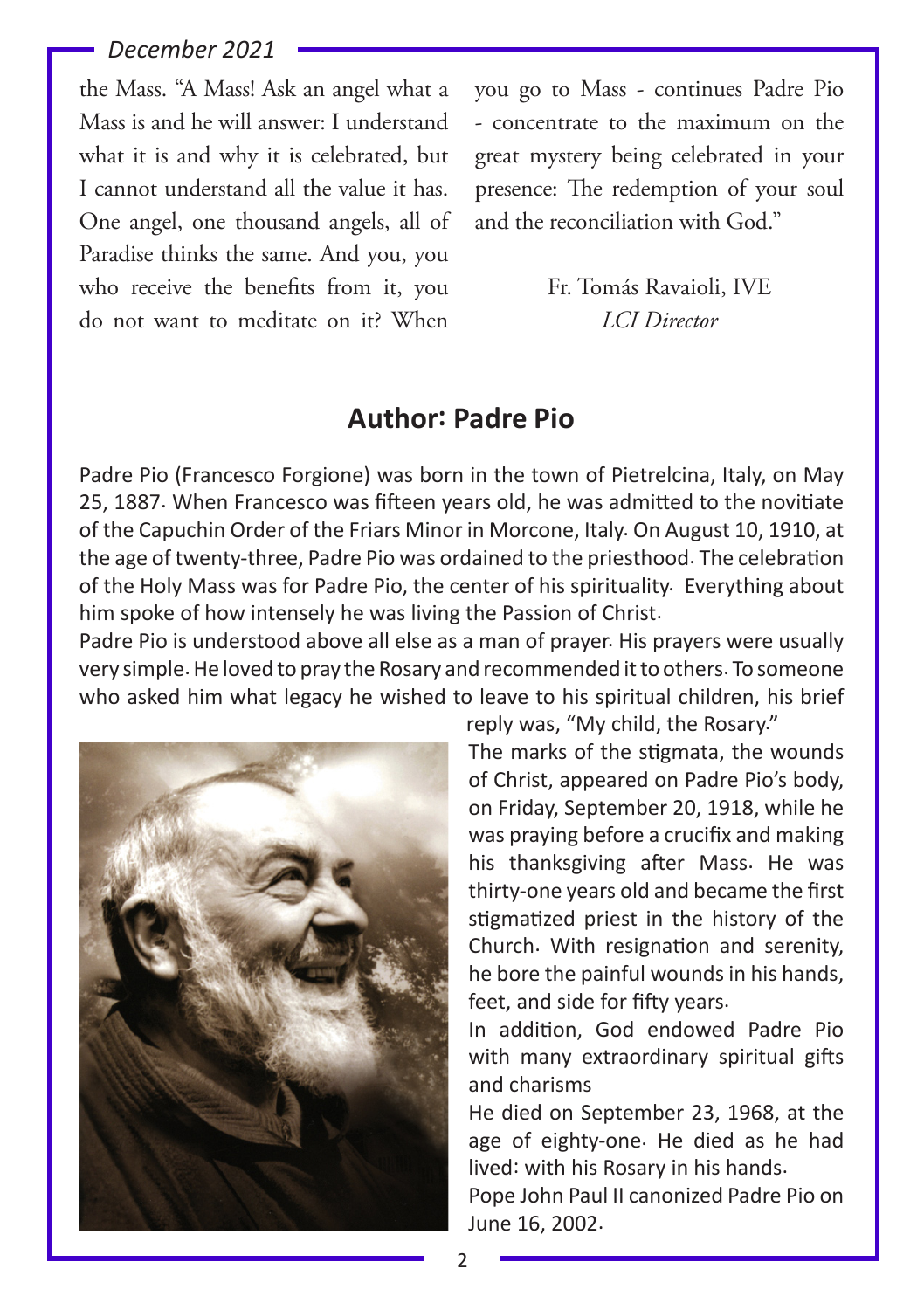# **The Mass and the Calvary**

*By Saint Pio of Pietrelcina*

Cleonice Morcaldi, one of the spiritual daughters of Padre Pio, asked him several times what he felt and lived in each of his Masses. She wrote carefully each of his answers and thanks to her, we have a unique testimony from the Father himself about his Mass.

#### **– Father, what is your Mass?**

– A sacred accomplishment of the Passion of Jesus.

**– What should I comprehend in your Holy Mass?**

– All of Calvary.

**– Father, tell me all that you suffer at the Holy Mass.**

– All what Jesus suffered in his Passion, I inadequately suffer to the extent a human creature can possibly suffer. All of it at no merit of my own and only because of His Goodness.

**– Father, how could we know about your passion?**

– In knowing the Passion of Jesus, you will also know mine.

**– Do you have the agony of death, Father, like Jesus in the Garden?**

– Probably.

**– Does the angel also come to comfort you?**

– Yes.

**– What FIAT do you say?**

– The one of suffering, and always to suffer for the brothers in exile and for His Divine Kingdom.

**– You also said... "and they will shout: Crucify him, crucify him!" Who will shout?**

– The children of men... more precisely the beneficiaries of His death.

**– How was Jesus after being scourged?**

– The prophet says: "He became as a whole sore. He became like a leper"

**– So, you also are like a sore from head to foot?**

– And is not this our glory? If there is no place left for more sores, we will make sores on top of sores.

**– My God, this is too much! You are, dear Father, too much! You are, dear Father, a real executioner of yourself!**

– Do not be afraid. On the contrary rejoice in it. I do not want the suffering in itself, no, but the fruits it gives me. It praises God and saves our brothers. What else could I wish for?

**– Father. When at night you are scourged, are you alone or does somebody assist you.**

– The Holy Virgin assists me, all of Paradise is present.

**– Jesus has made me feel that you suffer the crown of thorns.**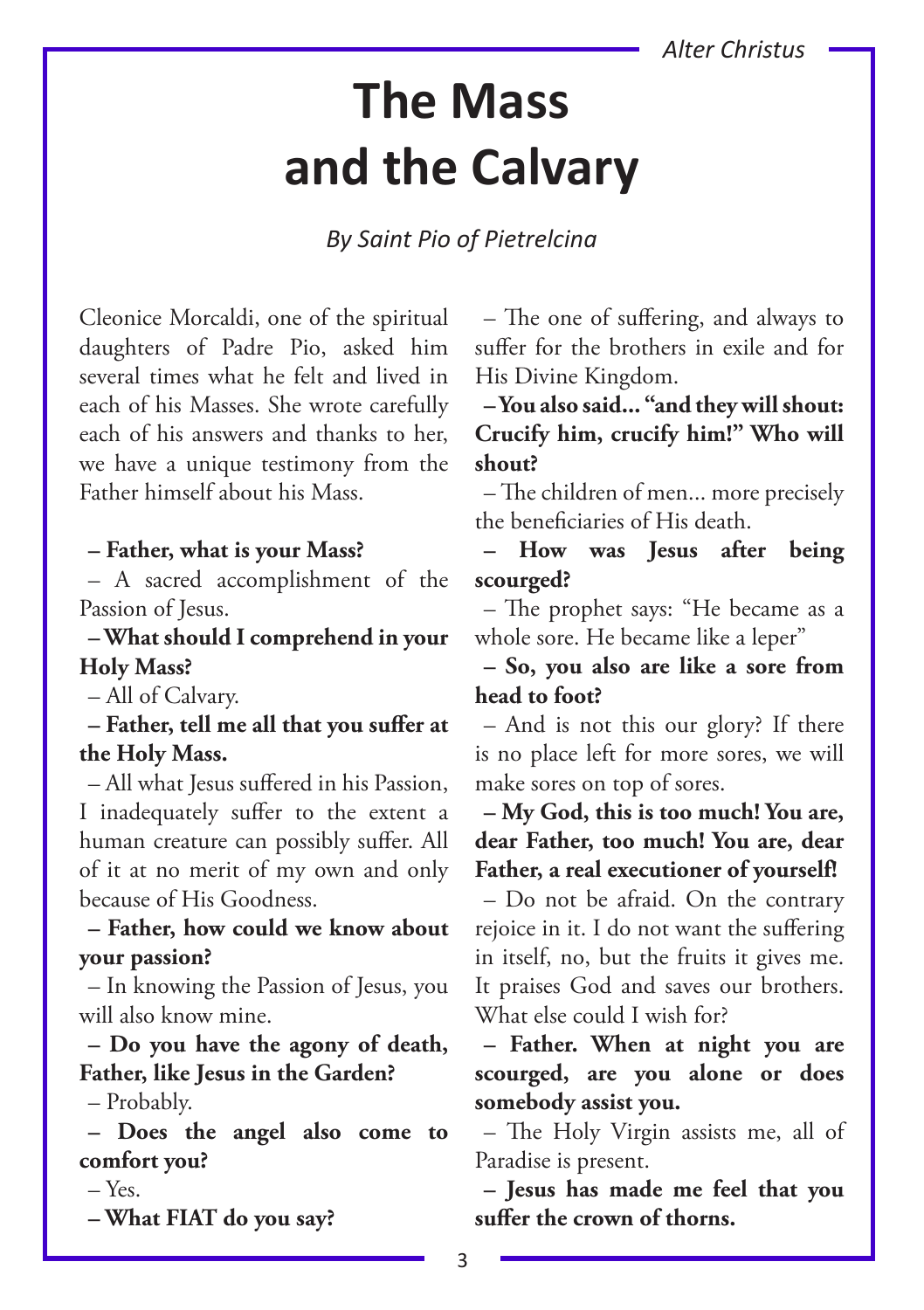– Otherwise the immolation would not be complete.

**– What sins did Jesus pay for with the crowning of thorns?**

– For all, especially those regarding thoughts, not excluding the vain and useless ones.

**– Father, do you have the thorns on your forehead or around your head?** – Around the whole head.

**– Father, how many thorns does your crown have...Thirty?**

– Ah...yes!

**– Father, I think that your crown does not have 30, but 300 thorns.**

– You get impressed because of a zero! Anyway, is not thirty contained in three hundred?

**– Father, is it true that you suffer the torment of the crowning of thorns during the Holy Mass?**

– And you doubt it?

**– During the whole Mass?**

– And also before and after it. The crown is never taken away.

**– Father, do you also suffer what Jesus suffered during the Way of the Cross?**

– Yes. But I wish to do so, in order to arrive at the point of suffering to which the Divine Master arrived.

**– Who are your Simon of Cyrene and Veronica?**

– Jesus Himself.

**– Father, at the Divine Sacrifice, do you take our iniquities on yourself?**

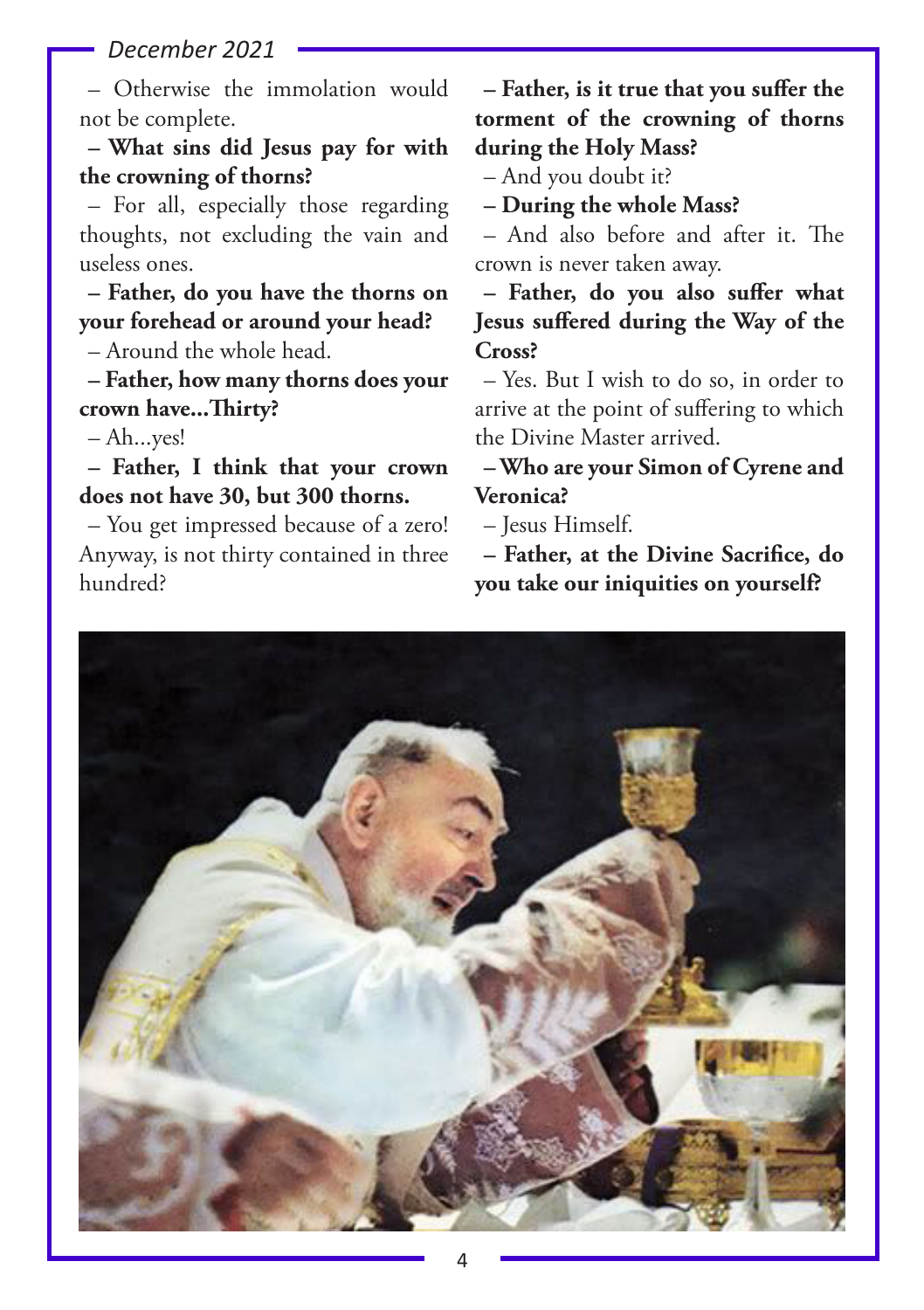– It is impossible to do it differently, as it is part of the Divine Sacrifice.

**– So, does the Lord consider you a sinner?**

– I do not know. But I am afraid to be so.

**– I have seen you trembling when going up the stairs to the altar. Why? Was it because of what you were going to suffer?**

– No, not because of what I am supposed to suffer, but because of what I should offer.

**– Father, what time during the day do you suffer the most?pio-5**

–During the celebration of the Holy Mass.

**– Father, do you also suffer during the day what Jesus allows you to suffer during the Holy Mass?**

– I would not feel well! How could I work? How could I do my ministry?

**– At which part of the Divine Sacrifice do you suffer the most?**

– From the Consecration to the Communion.

**– At which moment of the Mass do you suffer the scourging?**

– From the beginning to the end, but more intensely after the Consecration.

**– Father, why do you almost always cry when you read the Gospel in the Holy Mass?**

– And do you find it little thing that a God talks to His creatures, and they react against Him? That he is injured constantly by their ingratitude and incredulity?

*(Eucharistic liturgy and concluding ceremonies. The second part of the Mass* 

*finds in Padre Pio a liturgist of high class. Through this singular minister, the Crucified Christ of Golgotha can make happen again the actual, visible and physical incommensurable tragedy of Calvary in a way that a creature is able to do so who is made an efficacious sign of Christ. In the history of the Sacramental Sign, the stigmatic of Gargano is the only minister, up to this moment, whose flesh also has revealed the Crucified of Golgotha in such a way. In all the centuries in the history of the Church there is no similar case.)*

**– Father, is your Mass a bloody Sacrifice?**

– Heretic!

**– No. What I want to say that is that the Eucharistic Sacrifice of Jesus is bloodless but your participation in the Passion is bloody. Am I wrong?**

– Well... now you are right. Taking it as a personal matter, you might be right.

**– Who washes off his own blood during the Mass?**

– Nobody.

*(The offertory was another moment that immobilized Padre Pio. It was the outstanding part of his Mass. The Father, with his face full of tears, used to remain immobile, as if transfixed by a mysterious force, his eyes affectionately resting on the crucifix at the altar. He remained still for some minutes, holding the bread and wine in his hands.)*

**– Why do you weep over the offertory?**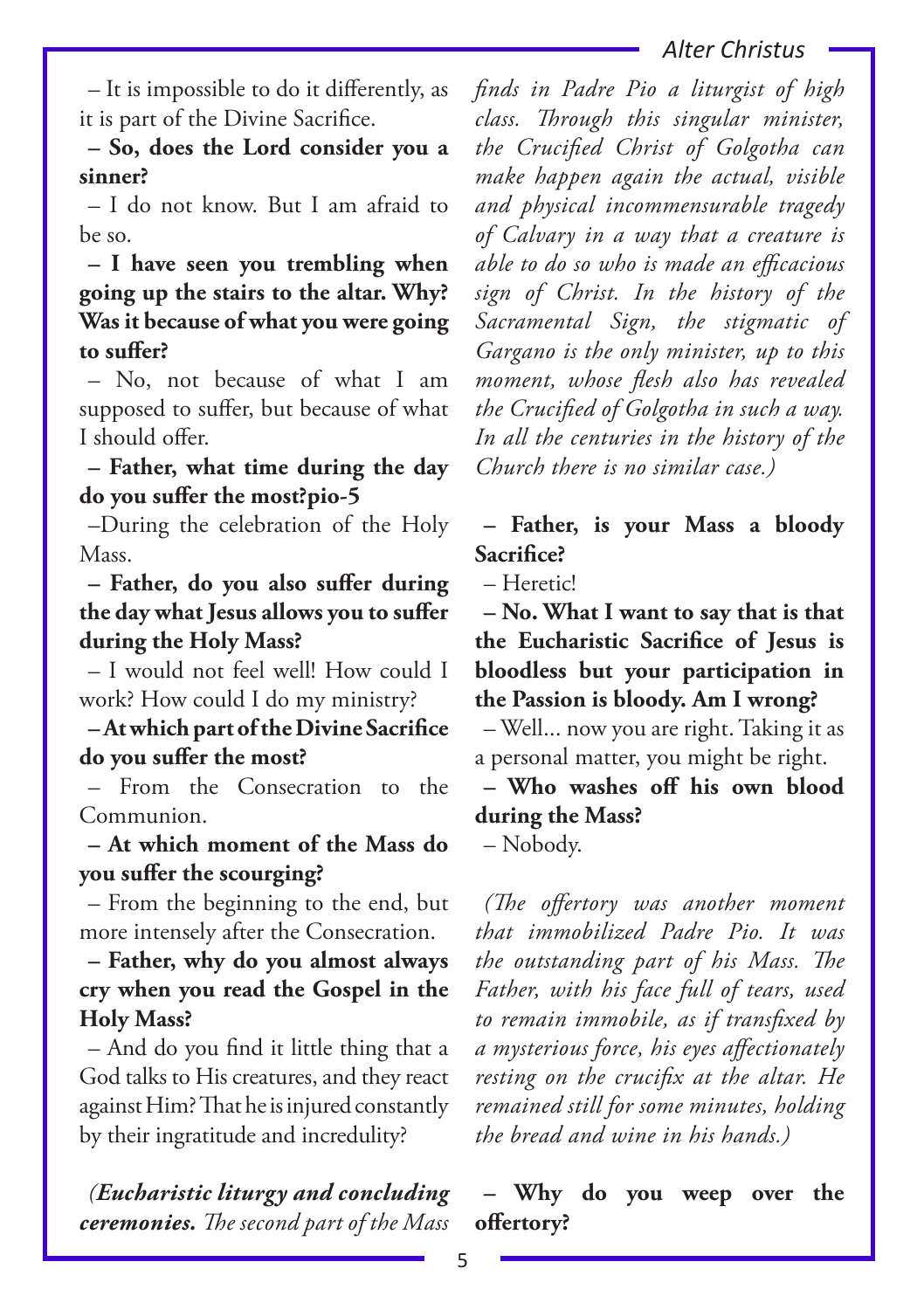– Do you want to worm the secret out of me? Well then, it's the moment when the soul becomes detached from all that is profane.

*(The Lord used to pull his servant apart to such an extent that it caused him to be insensitive to every profane distraction that occurred.)*

### **– Father, the people make noises during the Mass...**

– Well, if you would have been at the Calvary, where you heard screams, blasphemies, loud clamor, and threats... that was really an uproar.

## **– Do you not become distracted because of noises at the church?**

– No, absolutely not.

*(This did not mean that Padre Pio was completely detached from those who were around him participating at the Mass. The total and intimate union with God that Padre Pio had, the moment that his soul was separated from all that was profane, gave to Padre Pio the superhuman possibility of feeling each soul, one by one; all that surrounded the altar.)*

### **– Father, are all the souls that attend to your Holy Mass present in your spirit?**

– I see all my children who come to the altar, as if in a mirror.

*(Padre Pio used to lie down on the Cross of Jesus to consummate the Divine Sacrifice, while carrying all of his children in his heart. The love*  *with which he disposed himself to be immolated was reflected on Padre Pio's trembling face. The stigmatic from Gargano, amidst tears and sobs, suffering indescribable torment, actualized the Divine Tragedy of Calvary during the Consecration in such a vivid way that the atrocious torment of Jesus Crucified was translucent in his grievously wounded flesh.)*

# **– Father, why do you suffer so much at the Consecration?**

– You are too cruel!

*(With these words Padre Pio eluded the answer. A new attack was foreseeable.)*

### **– Father, why you suffer so much during the Consecration?**

– Because it is at that very moment when a new, awesome and wonderful annihilation and creation happens.

*(In a brief and concise phrase Padre Pio now says something else. The most exceptional miracle of the Eucharistic conversion is affirmed with assertive clarity. But he says nothing about his sufferings at the altar in the moment of transubstantiation. Padre Pio hides his intimate and secret participation to the new and admirable destruction and creation from view. It was not only an evasive answer, because he meant to say many things. The query had not been replied to, and so it was necessary to wait for the propitious occasion to reiterate the question to obtain a more complete answer.)*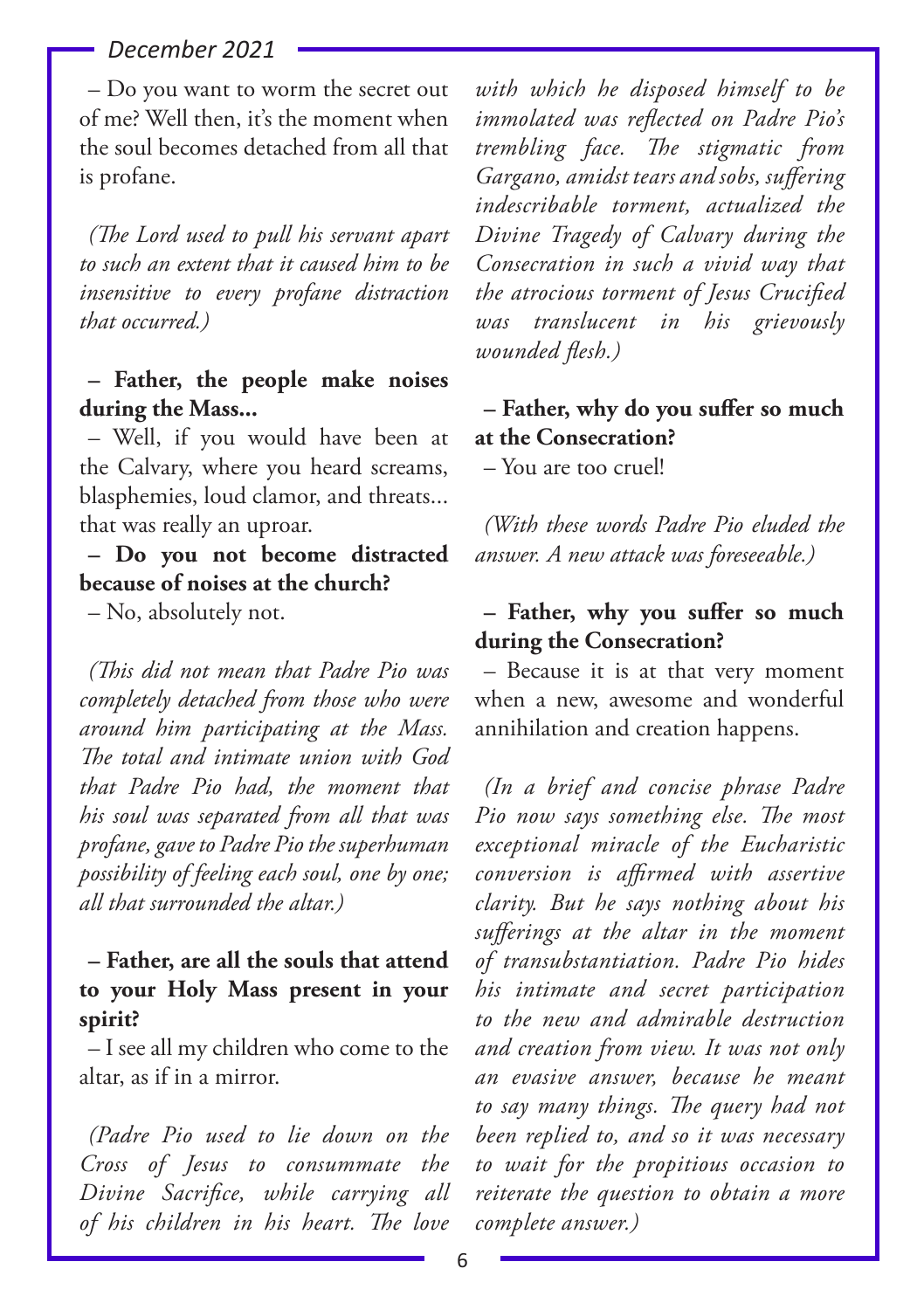

**– Why do you suffer so much during the Consecration?**

– Revealing the secrets of the Supreme King is desecrating them. You ask me why I suffer. I would like to shed not a few tears but abundant tears. Are you not conscious of the tremendous mystery? God, Victim of our sins! And we are His executioners!

*(The awesome mystery of the Consecration contains the last hours that Christ spent on the Cross. The crucified of Gargano now relives at the altar, one after the other, each of the last moments of the Crucified of Golgotha. Let us keep in mind what the Gospel says about Jesus. Especially at the introduction of the Crucifixion.)*

**– Father, do you suffer the bitterness of gall?**

– Yes, very often.

*(After tasting the gall the most patient son of Saint Francis speaks of his crucifixion at the altar.)*

**– Father, how do you remain upright at the altar?**

– The way Jesus used to hold himself on the Cross.

**– Do you mean that you are at the altar hanging from the Cross, the way Jesus did at Calvary?**

– And you ask me?

**– How can you keep yourself upright?**

– The way Jesus kept Himself upright at Calvary.

*(Regarding the Crucifixion he is asked:)*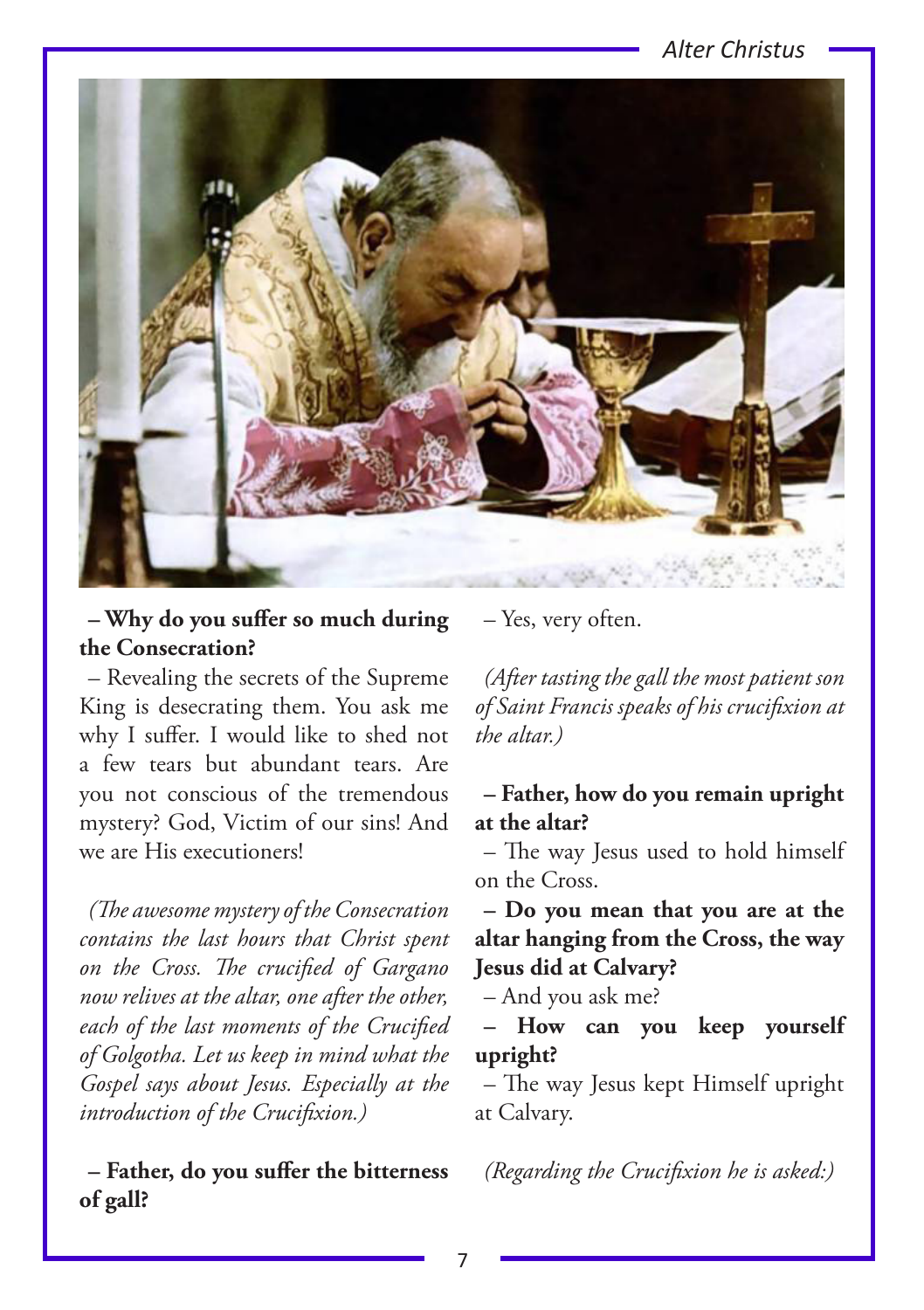**– Did the executioners turn the Cross around to clinch the nails?**

– Naturally!

**– Do they also clinch the nails for you?**

– I think so!

**– Do they also turn around your cross?**

– Yes, but do not be afraid.

*(The Divine Master, sitting as King on the Divine Throne of His Cross pronounced His last words as a solemn testament of His Merciful Love for us, under the presence of Heaven and Earth.)*

**– Father, do you also speak during Holy Mass the "seven words" that**  **Jesus stated on the Cross?**

– Yes, although unworthily, I also speak them.

**– And to whom do you say: Woman, there is your Son?**

– I tell her: Here are the children of your Son.

**– Do you suffer the thirst and rejection Jesus suffered?**

 $-$  Yes.

**– When do you experience thirst and rejection?**

– After the Consecration.

**– Until when do you suffer thirst and rejection?**

– Normally up to the Communion.

**– Did the Crucified Jesus have His innermost Being consummated?**

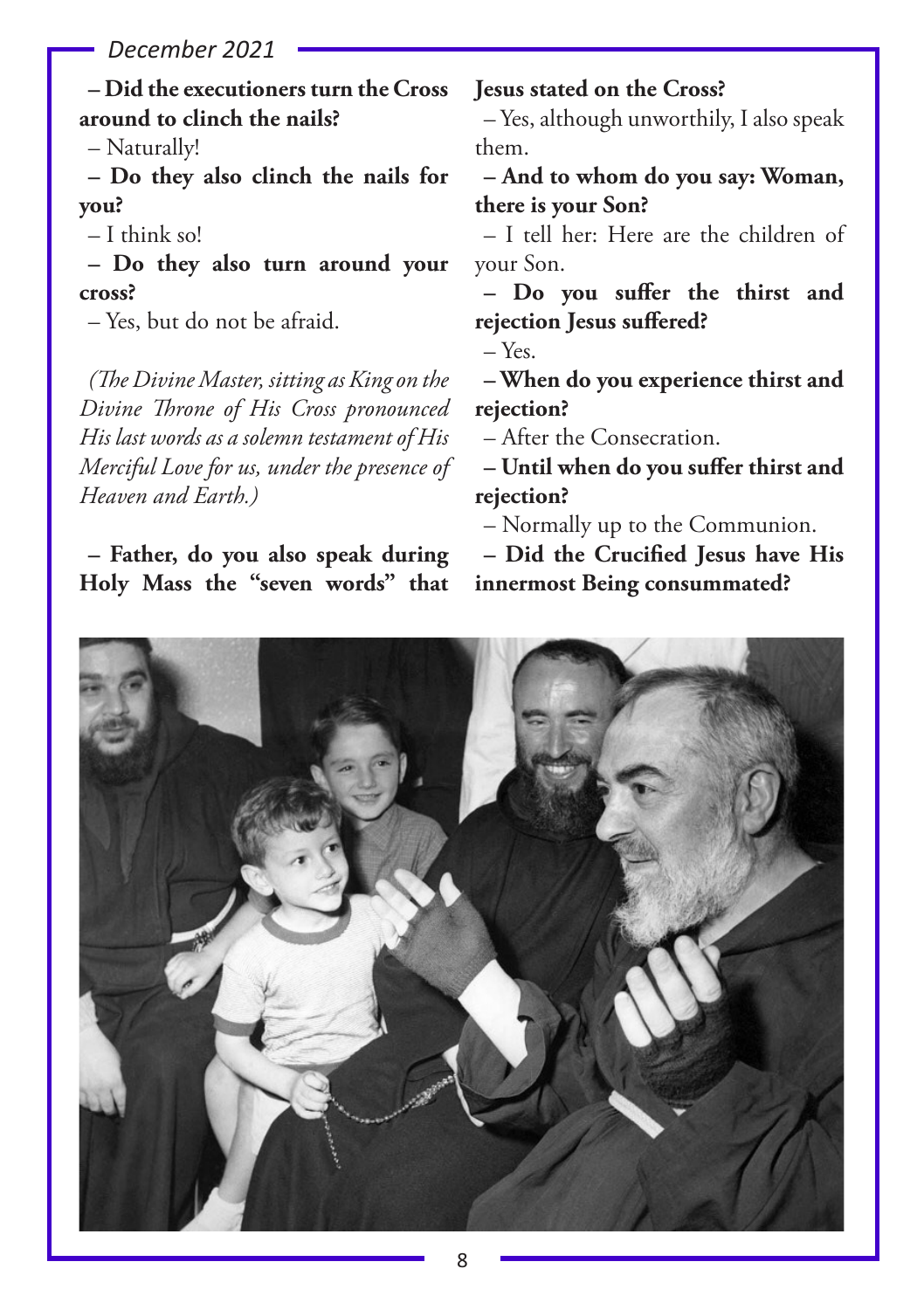– You should rather say burnt.

**– For what did the Crucified Jesus thirst?**

– For God's Kingdom.

*(Padre Pio's soul burned with the same thirst. Those were extremely dry hours. Padre Pios`s burning heart did not receive even a drop of consolation.)*

**– You told me you were ashamed of pronouncing this phrase: "I looked for someone to comfort me, but found none." Why?**

– Because our suffering is insignificant compared to the real suffering Jesus experienced.

**– In front of whom do you feel ashamed?**

– In front of God and in front of my conscience.

**– Don't the angels of God console you at the altar where you immolate yourself?**

– Well, I do not feel them.

**– If your spirit does not receive any comfort during the Divine Sacrifice and if you suffer the complete abandonment as Jesus did, then our presence there is useless.**

– The usefulness is for you. If it were the way you say, it could be said that the presence of the Sorrowful Virgin, St. John and the pious women close to the feet of the dying Jesus was useless.

**– Father, why do not share with us a bit of your Passion?**

– The Spouse's pledge is not given to anybody.

**– Tell me what could I do to alleviate your Calvary?**

– Alleviate? ...say rather to make it harder. We must suffer!

**– It is painful to attend your martyrdom being unable to help you!** – Also the Sorrowful Mother attended. There is no doubt that it was a consolation for our Divine Master to have His Mother who, instead of being indifferent, accompanied Him in His pain.

# **– What did the Virgin do at the feet of the Crucified Jesus?**

– She suffered watching her Son suffer. She offered to the Eternal Father her pain and the sufferings of Jesus for our salvation.

# **– On posing this question I am not compelled by curiosity. Which one is the wound that hurts the most?**

– The head and the heart.

*(Communion was the summit of Padre Pio`s Mass, the supreme moment of Jesus` Passion. Bent towards the altar, holding the chalice in his hands tightly and with the Lord in his heart, the seraphim of Pietricina, completely enraptured, remained for a long time with Jesus, without being conscious of the time.)*

**– What is the Sacred Communion?**

– It is interior and exterior Mercy. A total Embrace. Do not stop begging Jesus to make Himself sensibly noticed.

**– Where does Jesus kiss you?**

– He kisses me all over.

**– When Jesus comes, does he visit only the soul?**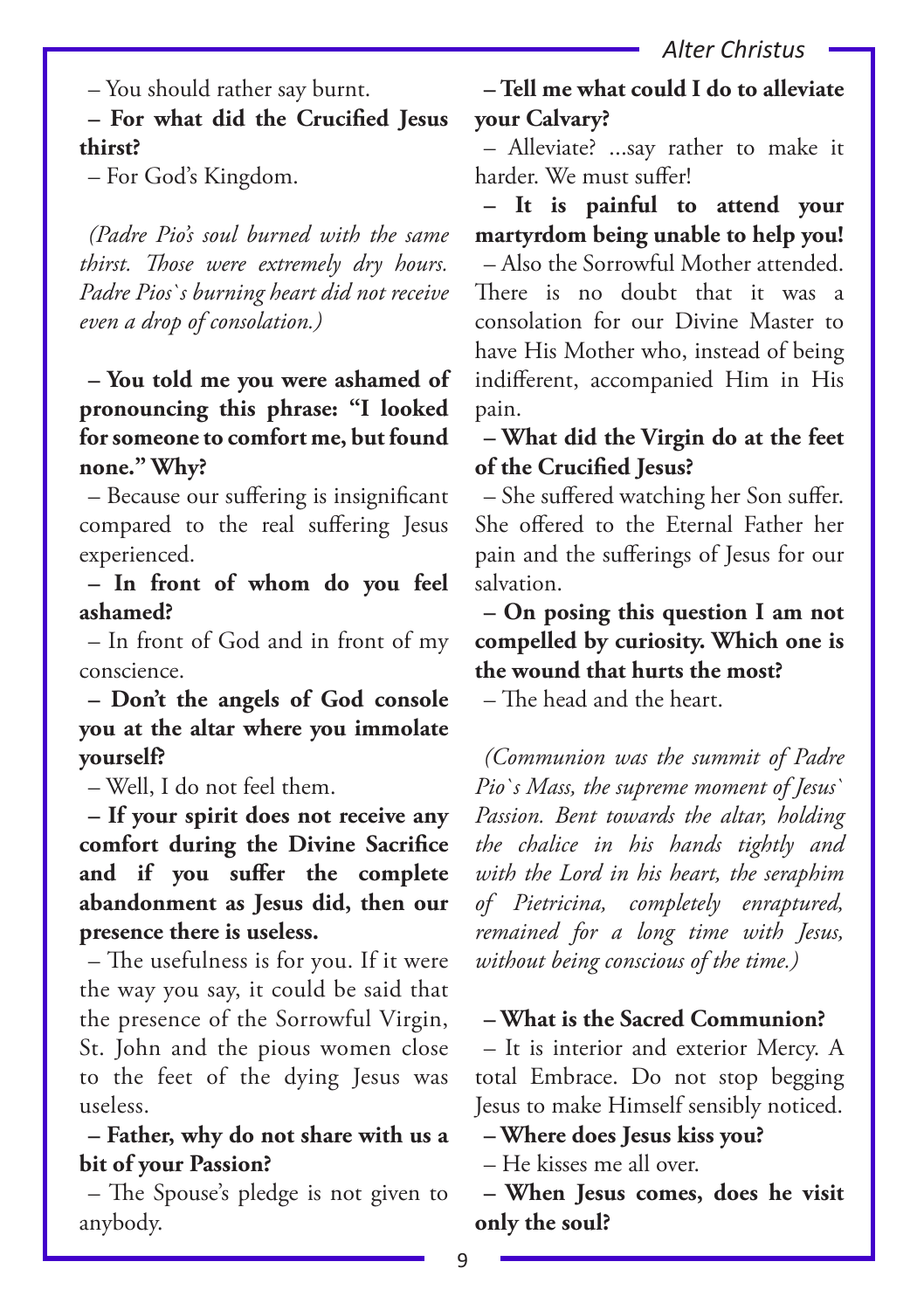– The entire being.

**– What does Jesus do at Communion?**

– He delights in His creatures.

**– Is Communion an incorporation?**

– It is a fusion. Like two candles that fuse together and cannot be distinguished one from the other.

### **– When you join Jesus in Holy Communion, what should we request the Lord for you?**

– To let me be another Jesus, all Jesus, always Jesus.

**– You gave me to understand that though the Sacred Species are not consumed in you, through your veins flow the blood of Jesus. Are you a living monstrance?**

– You say so!

*(Jesus, while visiting the entire being of Padre Pio, in fusing with Him in such a wonderful way, He allowed the crucified of Gargano to savor with delight the mystery of His Death, in the same way He delighted at Calvary, when He sealed the Sacrifice offered to the Eternal Father. In between accents of great fondness and affectionate love and sorrow, Padre Pio consumed within himself Jesus` sacrifice as well.)*

## **– Father, why do you cry when you receive Holy Communion?**

– If the Church, when referring to the Incarnation, exclaims: "You did not disdain the bosom of the Virgin." What can we say about ourselves, we as miserable...!

**– Do you also suffer during Communion?**

– It is the culminating point.

**– Do your sufferings continue after Communion?**

– Yes, but they are sufferings of love.

**– In this union, aren't you consoled by Jesus?**

– Yes, but without leaving the Cross! In that supreme instant a last glance is given.

**– Where did the dying Jesus look in His last gaze?**

– Towards His Holy Mother.

**– And you, where do you turn to?**

– Towards my exiled brothers.

*("And bowing His head, He gave up His Spirit," writes Saint John about the death of Jesus. It could not have happened otherwise to the crucified of Gargano when he was at the altar.)*

**– Do you also die at the Holy Mass?**

– Mystically, at Holy Communion.

**– What produces this death in you, is this vehemence for love or for pain?**

– Both, but especially for love.

**– If you die during Holy Communion, do you stop being at the altar?**

– Why? Jesus remained at Calvary when He was dead.

**– Father, you told me that at Communion the victim dies. Are you placed in the arms of the Virgin?**

– In the arms of Saint Francis.

**– Father, does Jesus take His arms off the Cross to rest on you?**

– It is me who rests on Him.

**– How much do you love Jesus?**

– My desire of loving Him is infinite!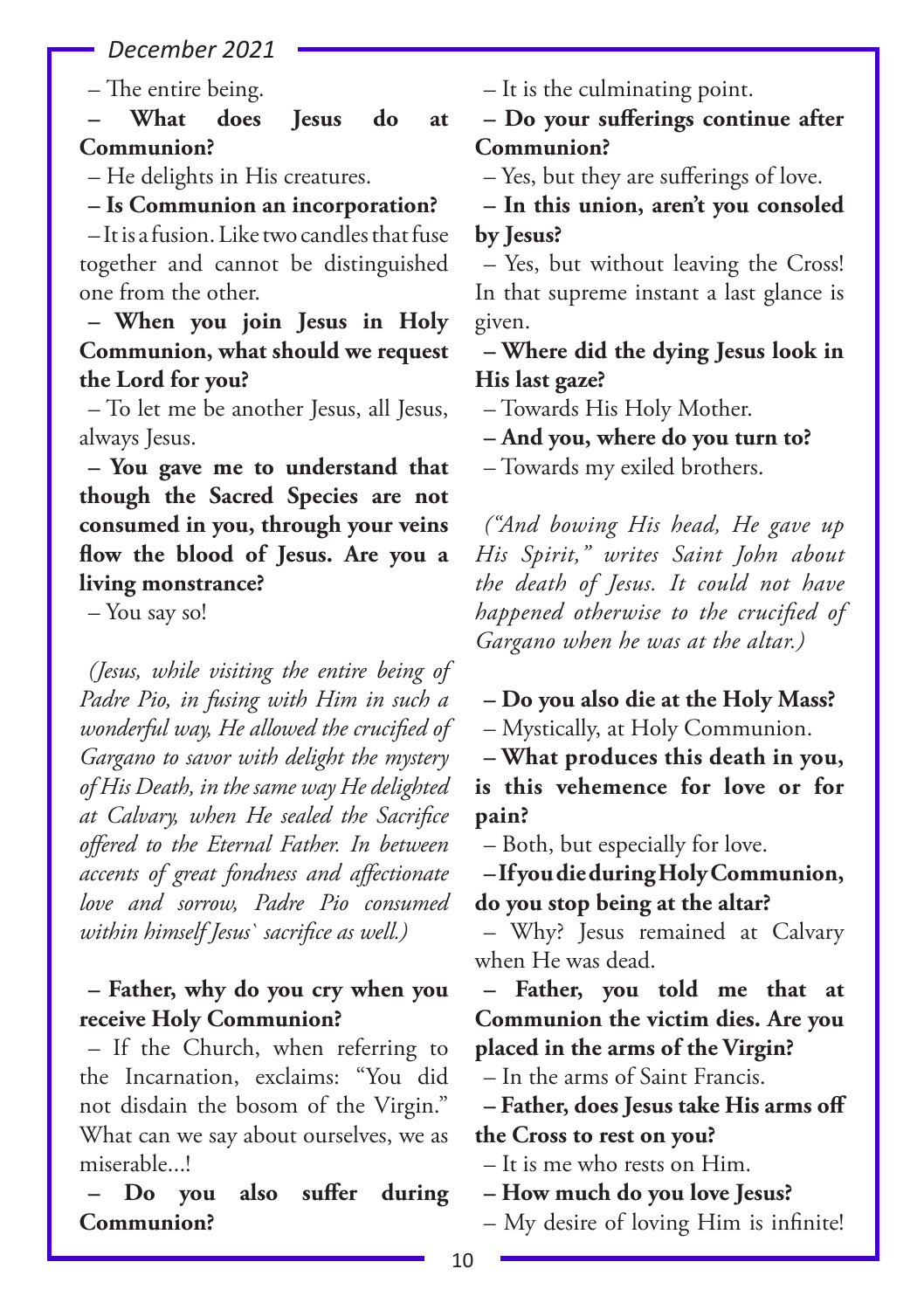But in practice... Poor me! I would be at zero and I am ashamed.

# **– How will our meeting with Jesus in Heaven be?**

– Oh!... The Eucharistic could give us an idea.

**– Does the Most Blessed Virgin Mary attend your Mass?**

– Do you think the Mother is not interested in Her Son?

#### **– Do angels attend your Mass?**

- In legions!
- **What do they do?**

– Adore and praise.

**– Father, who is closest to your altar?**

– All of Paradise.

**– Would you like to celebrate more than one Mass a day?**

– If it depended on me I would never leave the altar.

**– You told me you carried the altar with you...**

– Yes, to accomplish what the Apostle said: "Taking with me the mortification of Jesus, I am nailed to the Cross", I